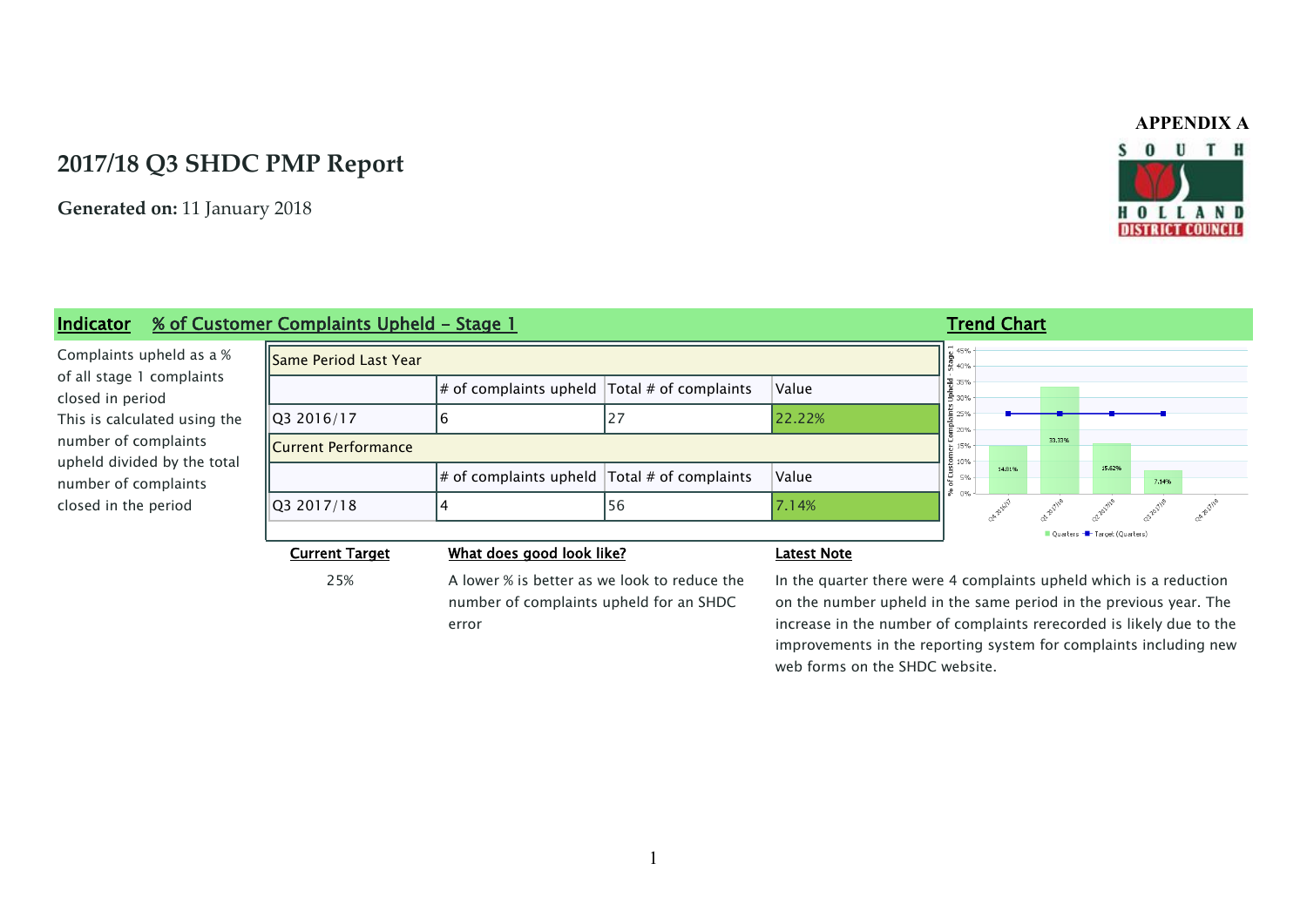



Data Only **A** lower % is better as we look to answer more calls

There has been a slight reduction in the percentage of calls that were abandoned in the quarter. This follows a reduction in the total number of calls abandoned and an increase in the overall calls received.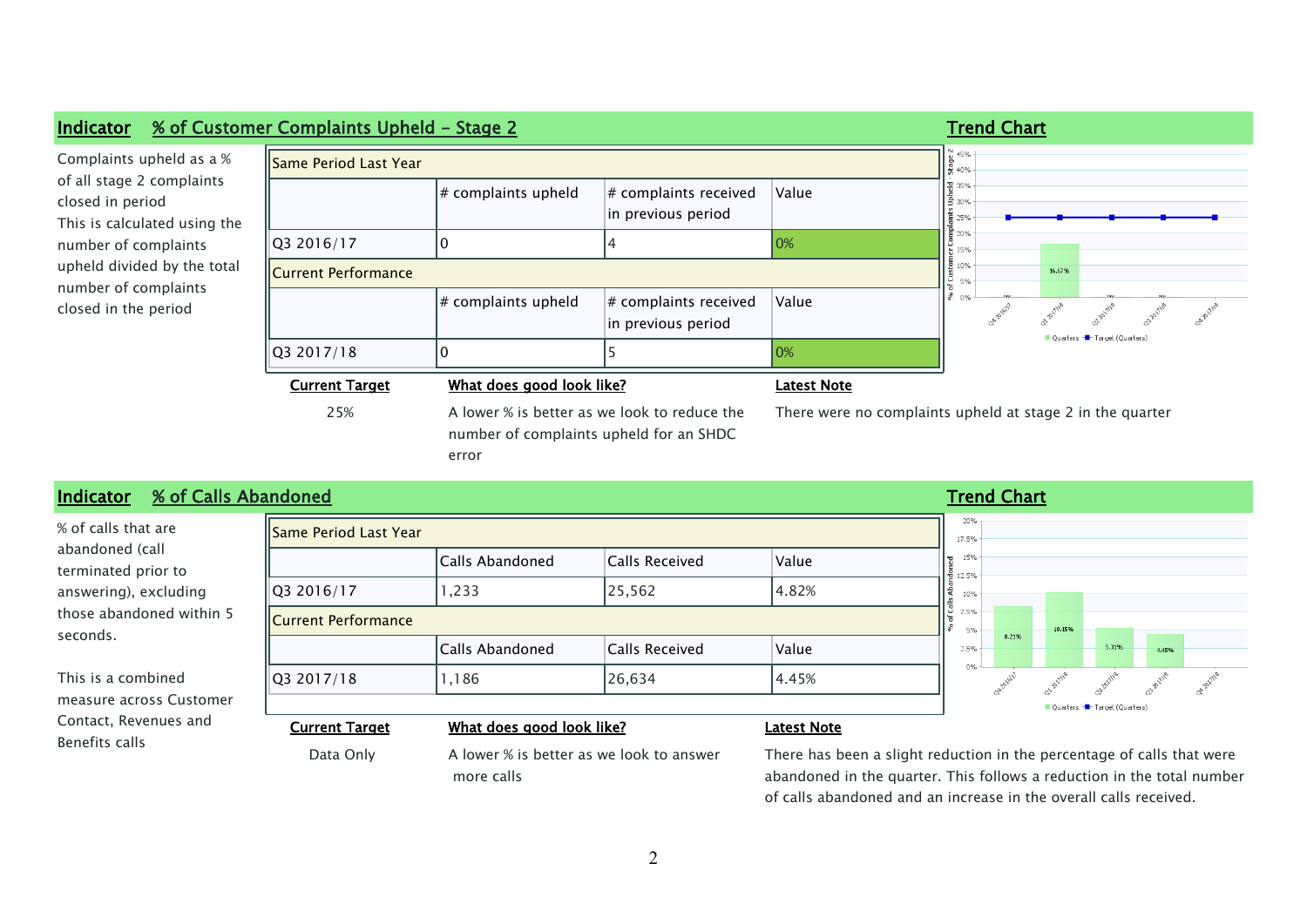| Indicator                                                               | <b>Average Wait Time in Seconds</b> |                                                                                         |                                |                                                                                                                                      | <b>Trend Chart</b>                                  |         |                              |        |  |
|-------------------------------------------------------------------------|-------------------------------------|-----------------------------------------------------------------------------------------|--------------------------------|--------------------------------------------------------------------------------------------------------------------------------------|-----------------------------------------------------|---------|------------------------------|--------|--|
| Average time to answer                                                  | Same Period Last Year               |                                                                                         |                                |                                                                                                                                      |                                                     |         |                              |        |  |
| phone calls in seconds<br>This is measured across<br>customer services, |                                     | Total time waiting                                                                      | Total number calls<br>received | Value                                                                                                                                | 음 100<br>90<br>$\underline{\mathbb{U}}$<br>Ě.<br>60 | 117.667 |                              |        |  |
| revenues and benefits                                                   | Q3 2016/17                          | N/A                                                                                     | N/A                            | 83.78                                                                                                                                | 107.222<br>50                                       |         | 78.556                       | 87.667 |  |
| calls.                                                                  | <b>Current Performance</b>          |                                                                                         |                                |                                                                                                                                      | $20^{\circ}$                                        |         |                              |        |  |
|                                                                         |                                     | Total time waiting                                                                      | Total number calls<br>received | Value                                                                                                                                |                                                     |         |                              |        |  |
|                                                                         | Q3 2017/18                          | N/A                                                                                     | N/A                            | 87.67                                                                                                                                |                                                     |         | Quarters - Target (Quarters) |        |  |
|                                                                         | <b>Current Target</b>               | What does good look like?                                                               |                                | <b>Latest Note</b>                                                                                                                   |                                                     |         |                              |        |  |
|                                                                         | Data Only                           | A lower number is better as it indicates less<br>time waiting for a call to be answered |                                | There has been a slight increase in the average wait time for those<br>contacting the council, though this is still below 90 seconds |                                                     |         |                              |        |  |

## **Indicator** *%* **of household waste recycled or composted <b>Trend Chart Trend Chart**

% of household waste which has been recycled and composted (includes garden waste) against all the household waste collected

| <b>Current Target</b>   | What does good look like?               |                           | Latest Note |  |  |  |  |  |  |  |
|-------------------------|-----------------------------------------|---------------------------|-------------|--|--|--|--|--|--|--|
| Q3 2017/18              | 2402.24                                 | 7440.11                   | 32.29%      |  |  |  |  |  |  |  |
|                         | Recycled and<br><b>Composted Tonnes</b> | <b>Total Waste Tonnes</b> | Value       |  |  |  |  |  |  |  |
| Current Performance     |                                         |                           |             |  |  |  |  |  |  |  |
| Q3 2016/17              | 2383.84                                 | 7483.48                   | 31.89%      |  |  |  |  |  |  |  |
|                         | Recycled and<br><b>Composted Tonnes</b> | <b>Total Waste Tonnes</b> | Value       |  |  |  |  |  |  |  |
| llSame Period Last Year |                                         |                           |             |  |  |  |  |  |  |  |

 $\frac{6}{9}$  40% ┋ 35%  $530%$ 및 25% 20% 33.45% 32.29% 33.5% 31.03% ട് 15% 10% 5% ి<br>శి<sup>0%</sup>

ca-zatilte Quarters - Target (Quarters)

co-eizhe

ch zoillis

Q1-BITHS

32% A higher % is better as we look to recycle or compost more waste

There has been a reduction in the total waste collected whilst there has been an increase in amount composted meaning an improved

Calgaren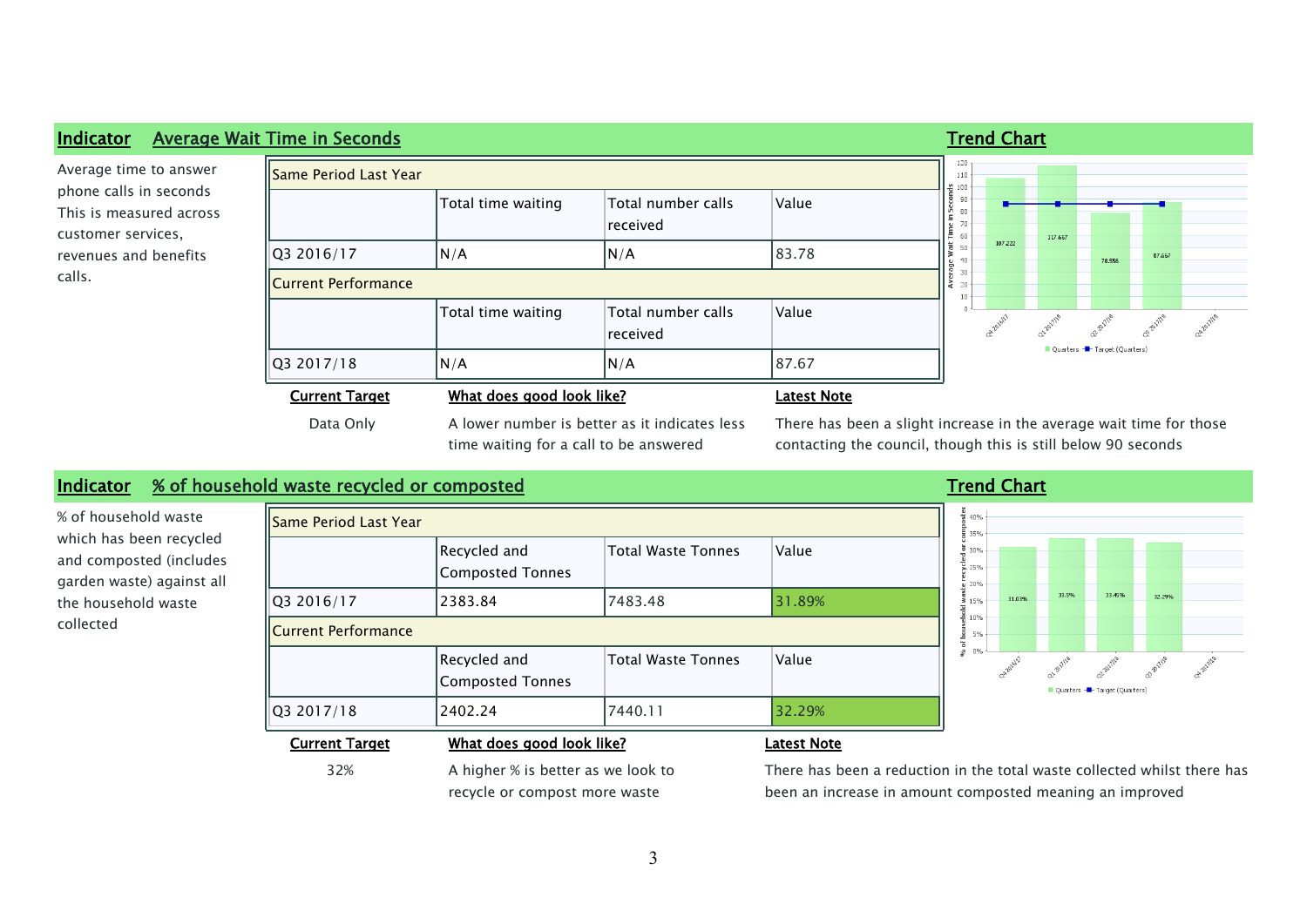### **Indicator Missed Waste Collection Rate Trend Chart Trend Chart Trend Chart Trend Chart**  $45.0$ Number of missed Same Period Last Year  $\frac{10}{2}$  40.0 collections per 100,000  $d = 35.0$ <br>Collection Rat<br>Collection Per 100,000 collection Number of missed Value collections figure  $51.2$  $\frac{9}{8}$  20.0 38.6 Q3 2016/17 296 10.185 29.1  $\sum_{5}^{8}$  15.0  $32.9$  $\frac{8}{2}$  10.0 Current Performance  $5.0$ Number of missed Per 100,000 collection Value Q1-2017 collections figure Ouarters - Target (Quarters)  $\sqrt{Q3\ 2017/18}$   $\sqrt{397}$   $\sqrt{10.185}$   $\sqrt{39.0}$ **Current Target What does good look like? Latest Note**

people

fewer waste collections are missed

33.0 A lower number is better as we look to ensure The number of collections reported missed has increased in the quarter, however this is likely due to the Christmas period and we will monitor closely the next quarter's performance. It is also worth noting that 397 collections were missed from over 1 million in the quarter and therefore 99.99% were collected

39.0

Q4 AVIIIB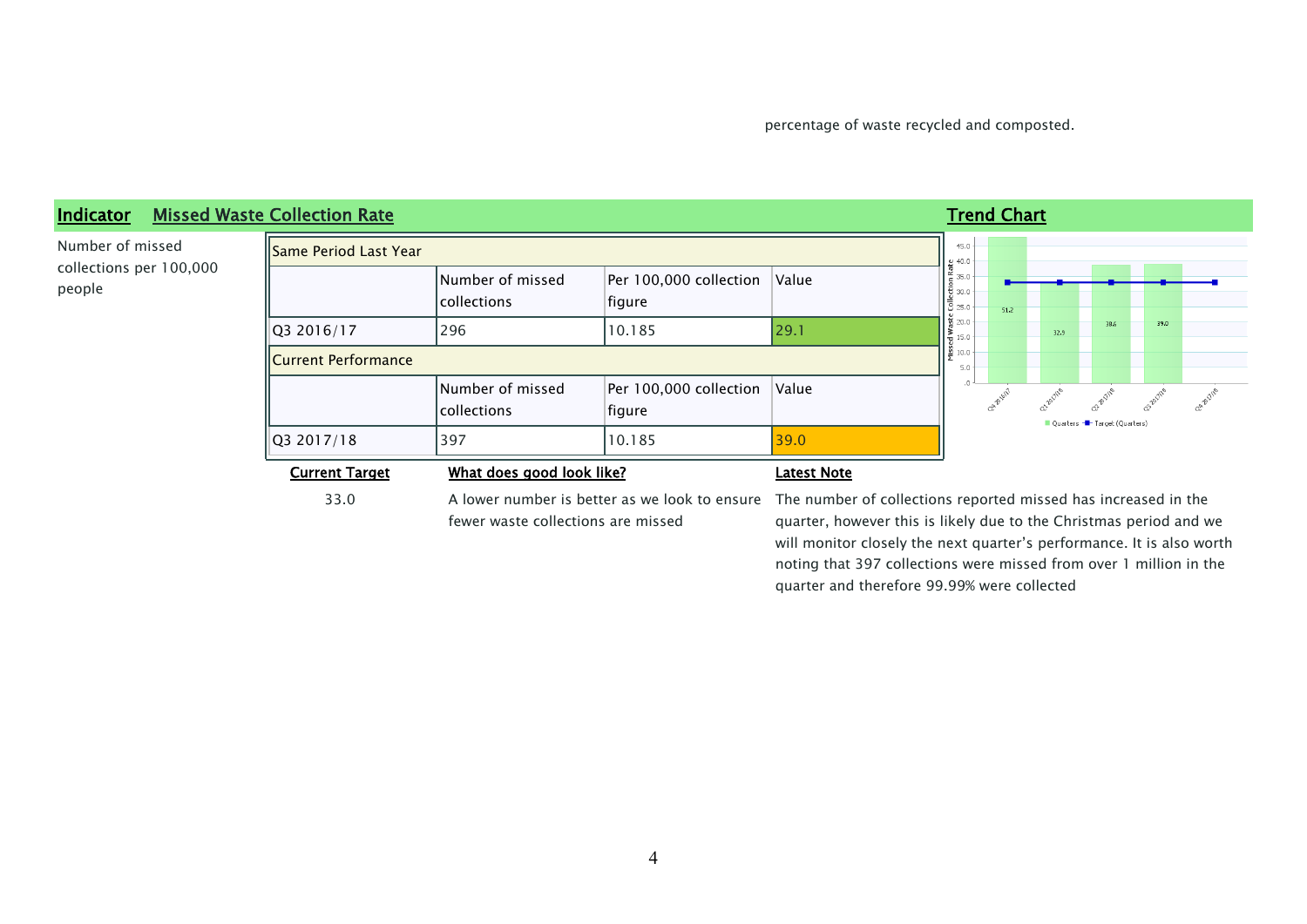



90% A higher number is better as we look to rent out as many council owned industrial units as possible

This indicator continues to perform well, with 49 of the 50 units occupied.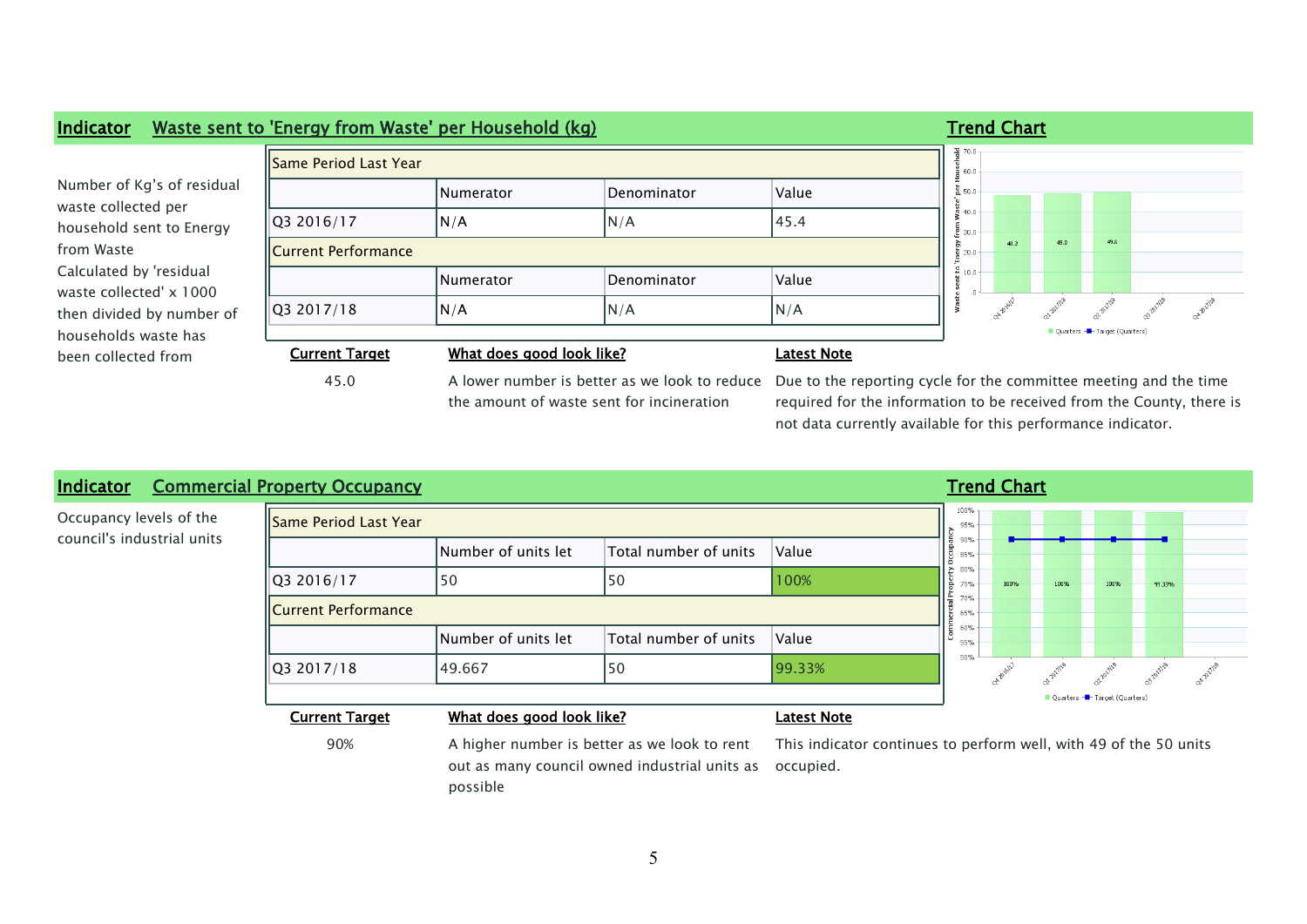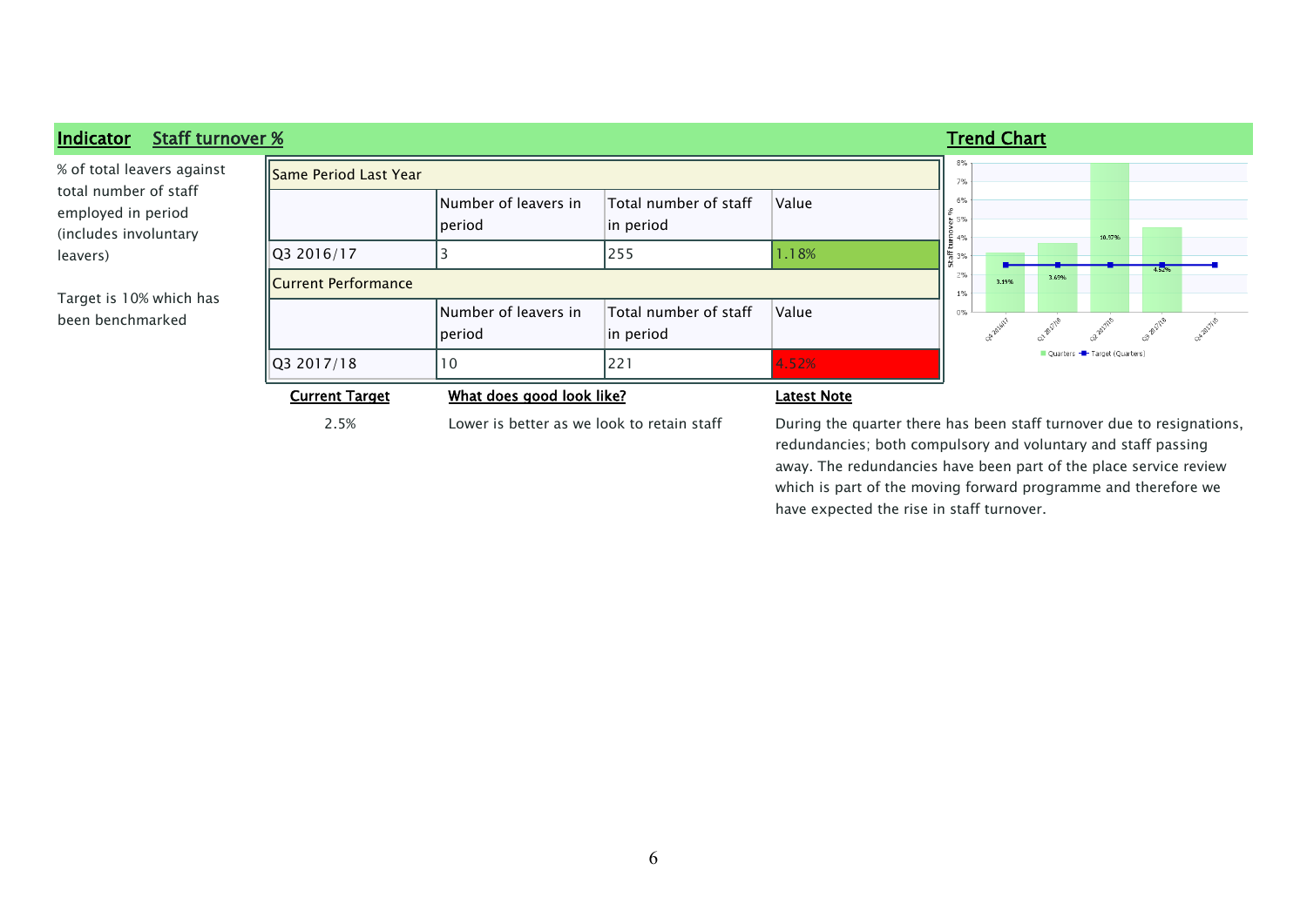### **Indicator Working Days Lost to Sickness per FTE Trend Chart Trend Chart Trend Chart** Total number of working Same Period Last Year |≝ 1.2  $T = 1.1$ <br> $T = 1.1$ <br> $T = 1.1$ days lost per Full Time  $\vert$ Number of days lost  $\vert$  Number of FTE  $\vert$  Value Equivalent.  $\frac{5}{20}$  0.8  $\overline{Q}$ 3 2016/17  $\overline{N/A}$   $\overline{N/A}$   $\overline{Q}$  56 This is calculated by taking 3.68  $2.427$ 2.583 2.685  $\frac{1}{8}$  0.6 Morking Days Los the number of days lost to Current Performance sickness and dividing it by Number of days lost  $\blacksquare$  Number of FTE  $\blacksquare$  Value the number of full time ch<sup>-phills</sup> equivalent staff in the Q3 2017/18 519.41 201.08 2.5 period Quarters - The Target (Quarters) **Current Target What does good look like? Latest Note**

2.5 Lower is better as we look to reduce the amount of working time lost to sickness The number of days lost to sickness has reduced slightly from the same period last year and is now within target.



Data Only Lower is better as we look to reduce the amount of working time lost to sickness There were 8, 10, 9 members of staff on long term sickness in the respective months of the quarter.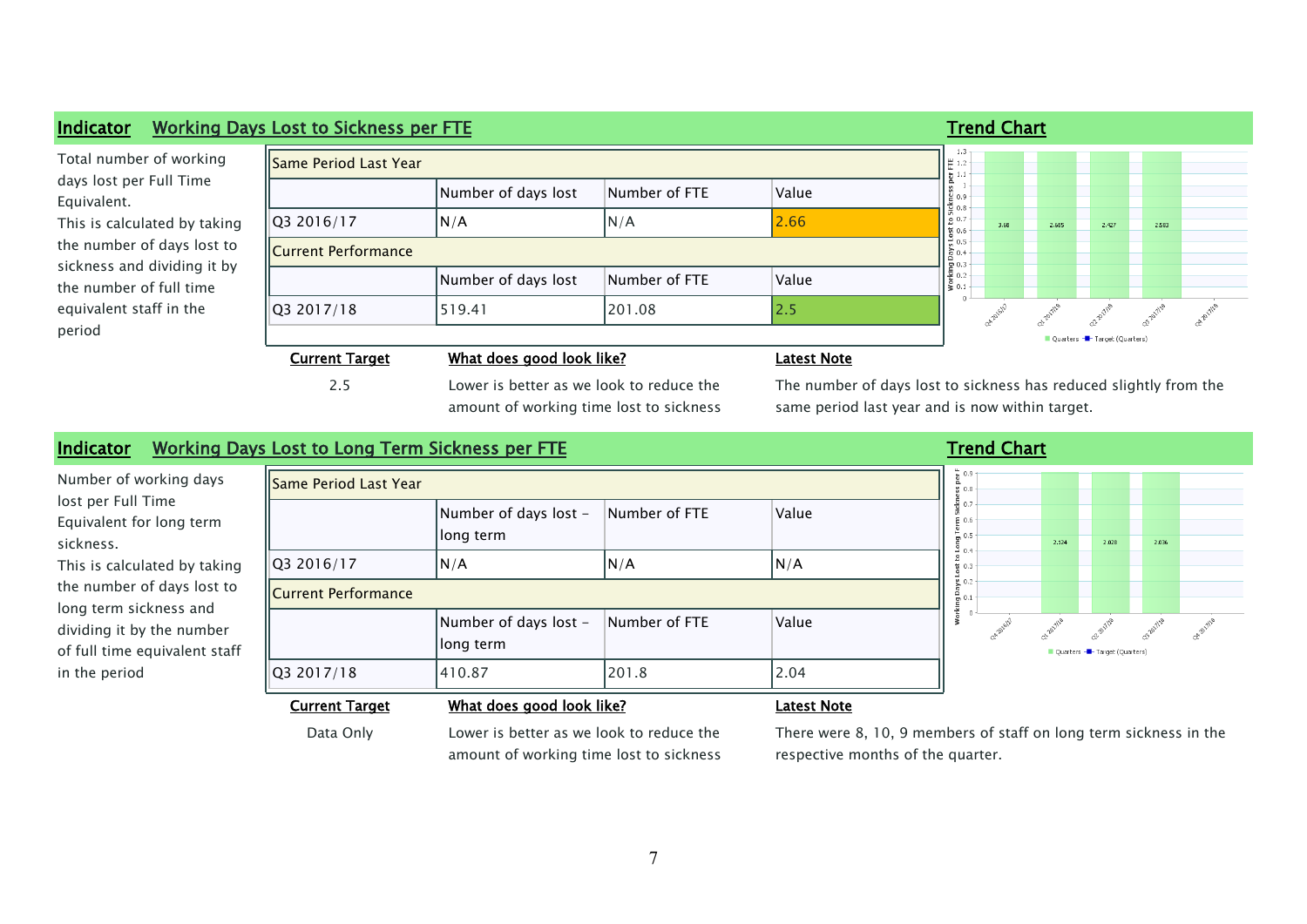

## **Indicator Housing re-let (void) time (total ave. key to key) All Tenures Trand Chart Trend Chart**

Total time in days from keys in to keys out including major works for all tenures (General Needs and Sheltered Housing) This is calculated by total number of days properties remain vacant divided by the number or properties vacant in the period

| <b>Same Period Last Year</b> |                                          |                         |                                       | $\sqrt{\frac{2}{x}}$ 45 days                             |         |         |                              |         |  |  |
|------------------------------|------------------------------------------|-------------------------|---------------------------------------|----------------------------------------------------------|---------|---------|------------------------------|---------|--|--|
|                              | Total # days void                        | Total # properties void | Value                                 | $\frac{1}{6}$ 35 days<br>30 days                         |         |         |                              |         |  |  |
| Q3 2016/17                   | 435.667                                  | 19.667                  | $ 22 \text{ days} $                   | $\frac{1}{16}$ 25 days<br>$\mathcal{Z}_{\text{20 days}}$ |         |         |                              |         |  |  |
| <b>I</b> Current Performance |                                          |                         |                                       | $\frac{5}{2}$ 15 days<br>$\frac{1}{8}$ 10 days           | 32 days | 38 days | 31 days                      | 33 days |  |  |
|                              | Total # days void                        | Total # properties void | Value                                 | ا چي<br>پيد<br>5 days                                    |         |         |                              |         |  |  |
| Q3 2017/18                   | 2,066                                    | 63                      | 33 days                               | ing re<br>0 days                                         |         |         |                              |         |  |  |
|                              |                                          |                         |                                       |                                                          |         |         | Quarters - Target (Quarters) |         |  |  |
| <b>Current Target</b>        | What does good look like?                |                         | <b>Latest Note</b>                    |                                                          |         |         |                              |         |  |  |
| 28 days                      | Lower is better as we look to reduce the |                         | Please see covering report for detail |                                                          |         |         |                              |         |  |  |

28 days Lower is better as we look to reduce the number of days vacant and therefore not receiving rent payments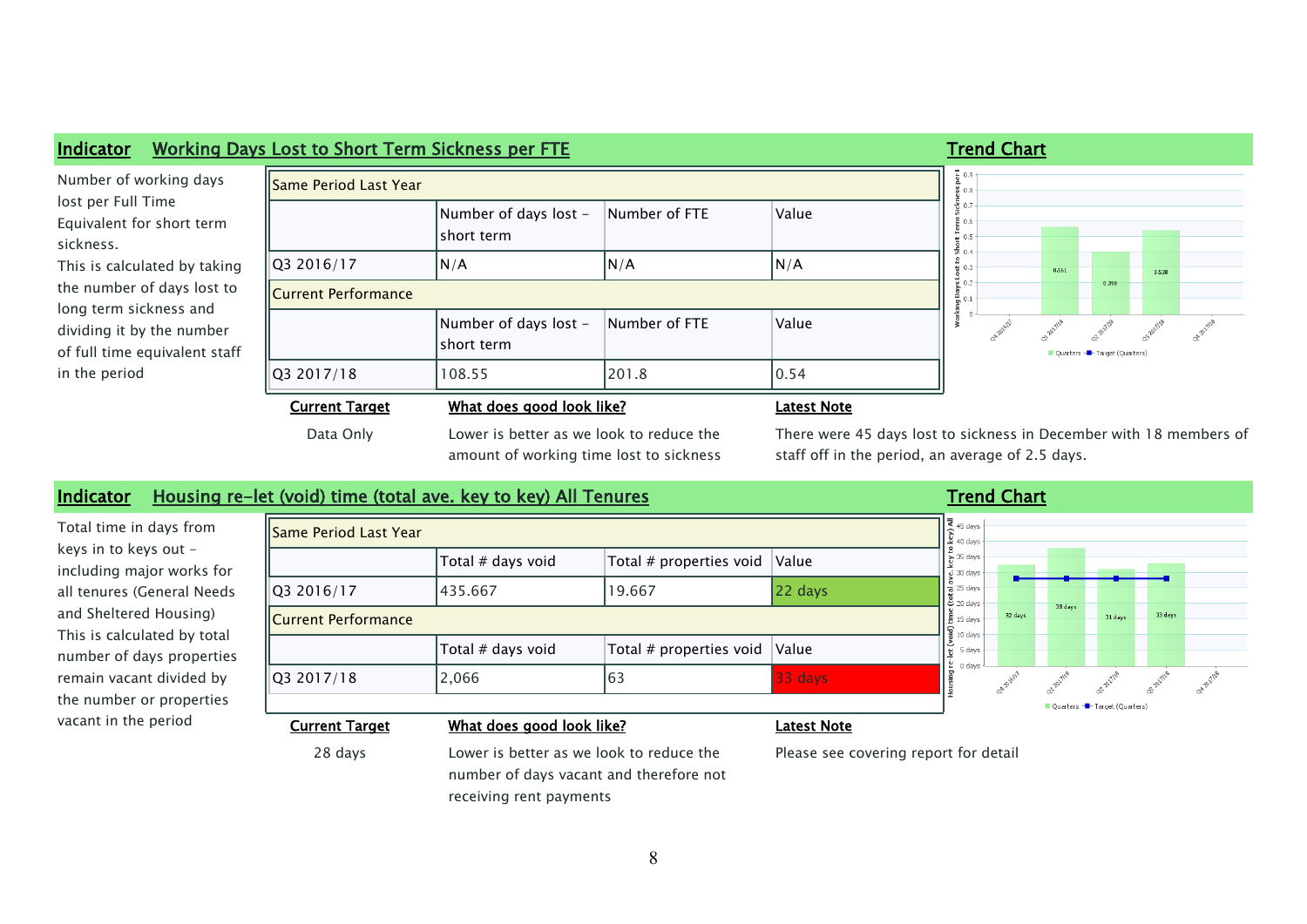

## **Indicator Housing re-let (void) time (Contractor) - General Needs Trand Chart Trend Chart**

| Total time in days from                                                | Same Period Last Year                               |                                 |                                       |                    | $\overline{a}$ 55 days<br>뽑 50 days                                             |  |
|------------------------------------------------------------------------|-----------------------------------------------------|---------------------------------|---------------------------------------|--------------------|---------------------------------------------------------------------------------|--|
| keys in from tenant to<br>works completed by the<br>contractor and the |                                                     | Total # days void<br>(contract) | Total # properties void               | Value              | $-45$ days<br>40 days<br>효 35 days<br>$\mathcal{Q}$ 30 days                     |  |
| property is ready to be let.                                           | Q3 2016/17                                          | 893                             | 36                                    | $ 25$ days         | $25 \text{ days}$<br>$\geq$ 20 days<br>$\frac{1}{2}$ 15 days<br>28 <sub>0</sub> |  |
| This is only for 'general<br>needs' properties                         | <b>Current Performance</b>                          |                                 |                                       |                    |                                                                                 |  |
| This is calculated by total<br>number of days general                  |                                                     | Total # days void<br>(contract) | Total # properties void               | Value              | 0 days                                                                          |  |
| needs properties remained                                              | Q3 2017/18                                          | 1,622                           | 41                                    | 40 days            |                                                                                 |  |
| vacant whilst the keys are<br>with the contractors to                  | <b>Current Target</b>                               | What does good look like?       |                                       | <b>Latest Note</b> |                                                                                 |  |
| complete works divided by                                              | Lower is better as we look to reduce the<br>25 days |                                 | Please see covering report for detail |                    |                                                                                 |  |



### 9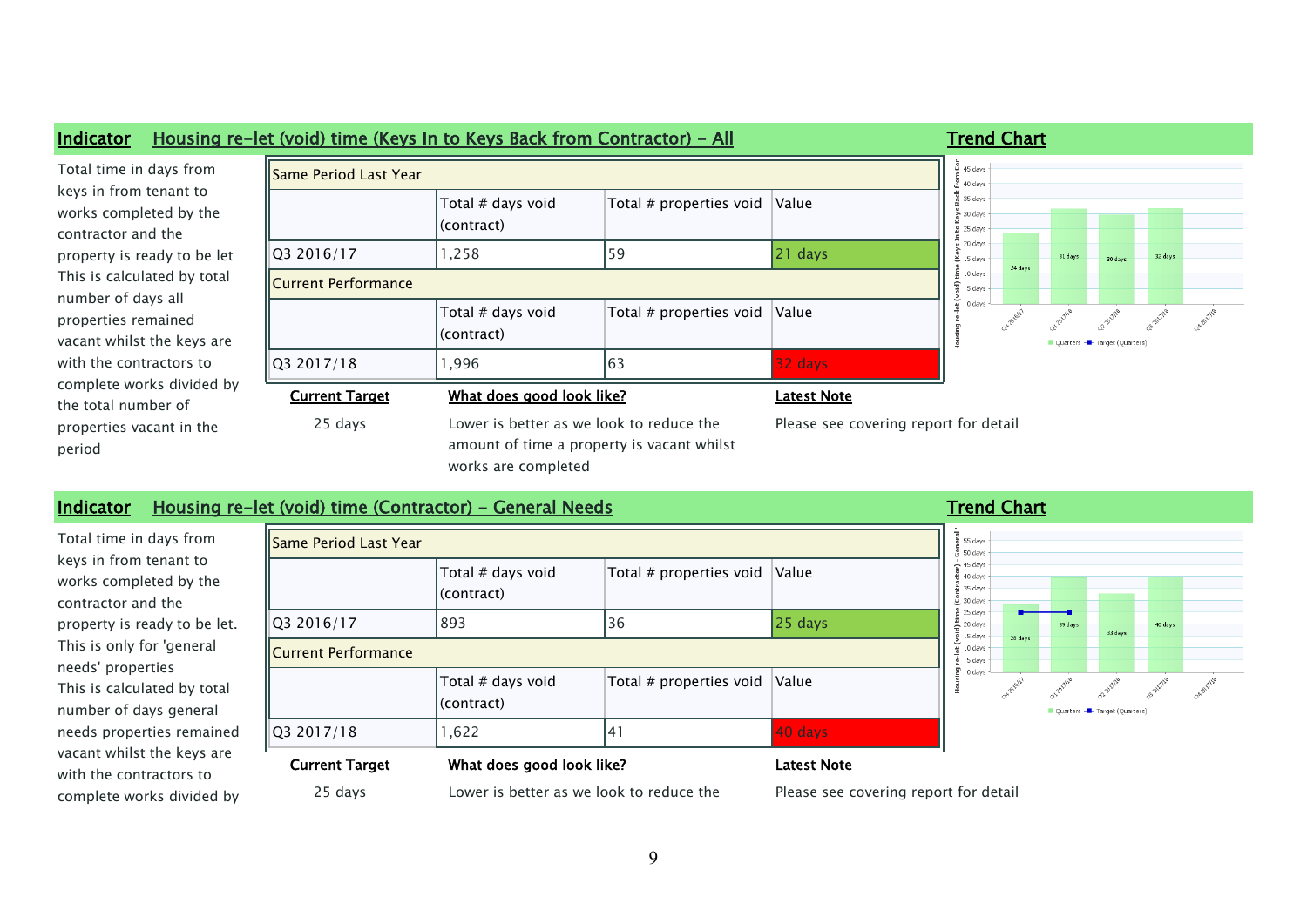the total number of general needs properties vacant in the period

amount of time a property is vacant whilst works are completed

## **Indicator Housing re-let (void) time (Contractor) - Sheltered Housing <b>Trand Chart Trend Chart**

Total time in days from keys in from tenant to works completed by the contractor and the property is ready to be let. This is only for 'sheltered' properties This is calculated by total number of days sheltered properties remained vacant whilst the keys are with the contractors to complete works divided by the total number of sheltered properties vacant in the period

| Same Period Last Year! |                                 |                                         |                     | $\overline{\phi}$ 33 days<br>$\frac{y}{2}$ 30 days                                                           |         |         |                              |                   |
|------------------------|---------------------------------|-----------------------------------------|---------------------|--------------------------------------------------------------------------------------------------------------|---------|---------|------------------------------|-------------------|
|                        | Total # days void<br>(contract) | Total # properties void $\sqrt{}$ Value |                     | $\frac{2}{5}$ 28 days<br>25 days<br>$\frac{2}{5}$ 23 days<br>$\frac{3}{5}$ 20 days<br>$\overline{5}$ 18 days |         |         |                              |                   |
| Q3 2016/17             | 121.667                         | 7.667                                   | $ 16 \text{ days} $ | $9$ 15 days<br>$\frac{2}{3}$ 13 days<br>$\leq$ 10 days                                                       |         | 18 days | 23 days                      | 17 di             |
| Current Performance    |                                 |                                         |                     | 8 days<br>5 days<br>3 days                                                                                   | 16 days |         |                              |                   |
|                        | Total # days void<br>(contract) | Total # properties void $\vert$ Value   |                     | 0 days                                                                                                       |         |         |                              | <b>Q2 2017/18</b> |
| Q3 2017/18             | 374                             | 22                                      | 17 days             |                                                                                                              |         |         | Quarters - Target (Quarters) |                   |
| <b>Current Target</b>  | What does good look like?       |                                         | <b>Latest Note</b>  |                                                                                                              |         |         |                              |                   |

25 days Lower is better as we look to reduce the amount of time a property is vacant whilst works are completed

Please see covering report for detail

ona pulle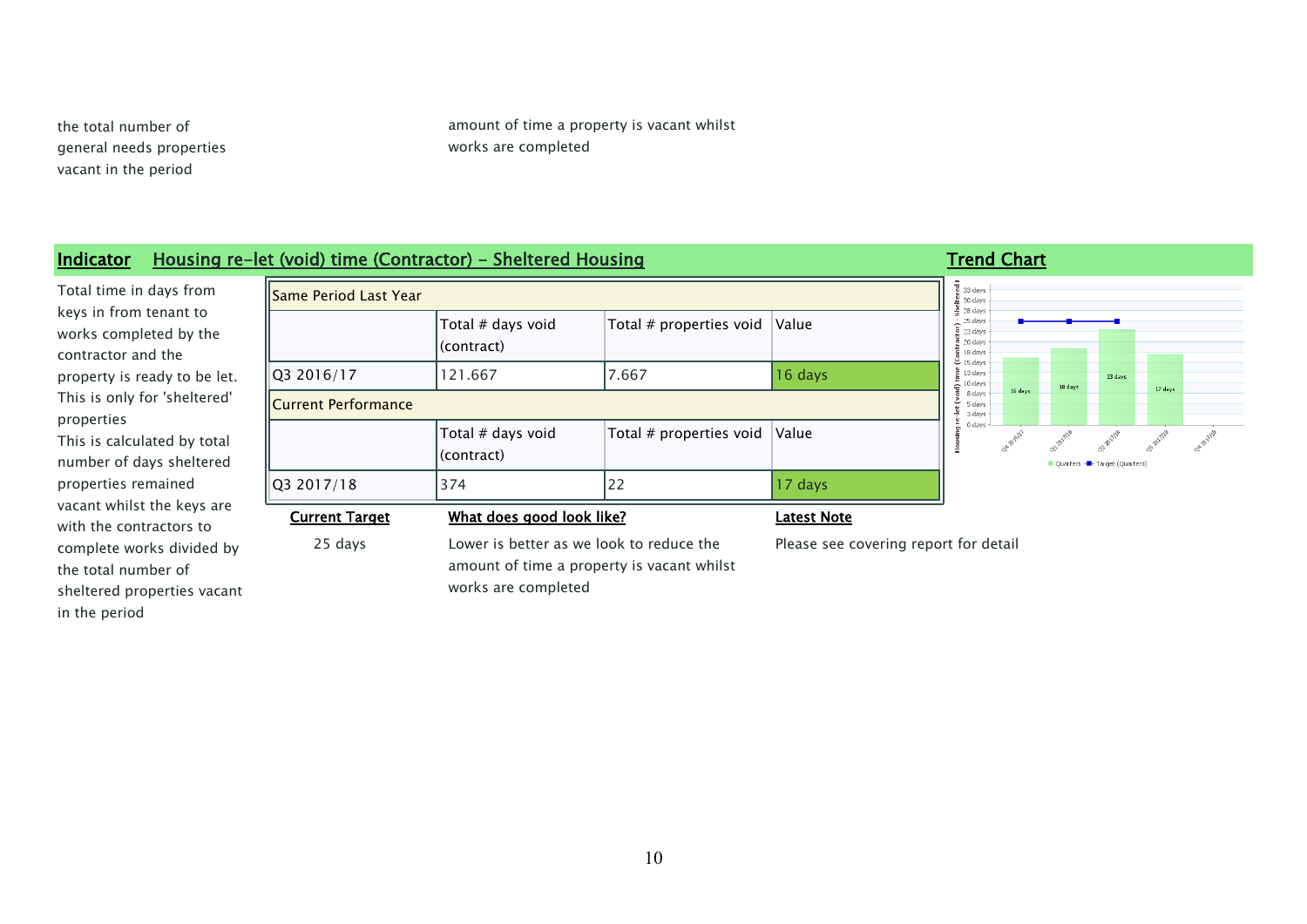

# **Indicator Housing re-let (void) time (Letting) - Sheltered Housing <b>Trend Chart Trend Chart**

| Total time in days for      |
|-----------------------------|
| properties to be let after  |
| the works were completed    |
| by the contractor. This is  |
| only for 'sheltered'        |
| properties                  |
| This is calculated by total |
| pumbar af dove chaltered    |

number of days sheltered properties remained vacant whilst the property is waiting to be let after

|                       | e-let (volg) time (Letting) – Sneitered Housing |                         |                    |                                                                          | Trend Chart |         |                              |        |
|-----------------------|-------------------------------------------------|-------------------------|--------------------|--------------------------------------------------------------------------|-------------|---------|------------------------------|--------|
| Same Period Last Year |                                                 |                         |                    | $\frac{2}{9}$ 5 days<br>$5$ 5 days                                       |             |         |                              |        |
|                       | Total # days void<br>(letting)                  | Total # properties void | Value              | $\frac{9}{5}$ 4 days<br>$\frac{1}{\Box}$ 4 days<br>튭 3 days<br>$-3$ days | 18 days     | 10 days |                              |        |
| Q3 2016/17            | 145                                             | 23                      | 6 days             | $\frac{5}{12}$ 2 days<br>$\frac{1}{8}$ 2 days                            |             |         | 3 days                       |        |
| Current Performance   |                                                 |                         |                    |                                                                          |             |         |                              | 3 days |
|                       | Total # days void<br>(letting)                  | Total # properties void | Value              | $\Xi$ 0 days                                                             |             |         | Quarters - Target (Quarters) |        |
| Q3 2017/18            | 55                                              | 22                      | 3 days             |                                                                          |             |         |                              |        |
| <b>Current Target</b> | What does good look like?                       |                         | <b>Latest Note</b> |                                                                          |             |         |                              |        |

chaptite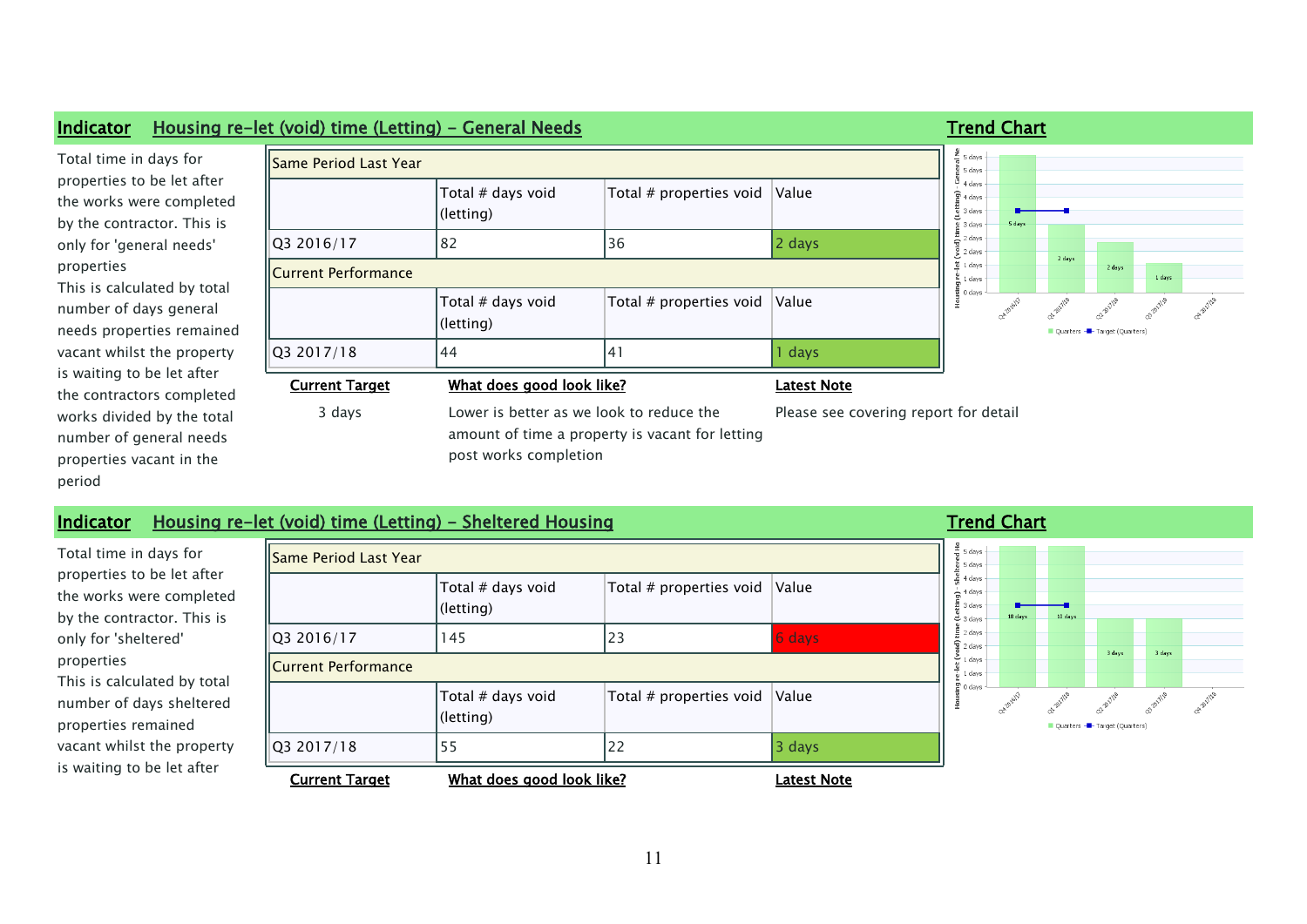the contractors completed works divided by the total number of sheltered properties vacant in the period

3 days Lower is better as we look to reduce the amount of time a property is vacant for letting post works completion Please see covering report for detail

## **Indicator Housing re-let (void) time (Key to Key) - General Needs Trand Chart Trend Chart**

Total time in days from keys in from tenant to keys out to the new tenant. This is only for 'general needs' properties This is calculated by total number of days general

needs properties remained vacant divided by the total number of general needs properties vacant in the period

| What does good look like?<br><b>Current Target</b><br>Latest Note |                                                          |    |         |  |  |  |  |
|-------------------------------------------------------------------|----------------------------------------------------------|----|---------|--|--|--|--|
| Q3 2017/18                                                        | 1,672                                                    | 41 | 41 days |  |  |  |  |
|                                                                   | Total # days void (ktok) $\vert$ Total # properties void |    | Value   |  |  |  |  |
| <b>I</b> Current Performance                                      |                                                          |    |         |  |  |  |  |
| Q3 2016/17                                                        | 879                                                      | 36 | 24 days |  |  |  |  |
|                                                                   | Total # days void (ktok) $ Total #$ properties void      |    | Value   |  |  |  |  |
| llSame Period Last Year                                           |                                                          |    |         |  |  |  |  |

### s<br> days 0 days 5 davs .<br>O davs s<br> davs .<br>O davs ×. 5 days 43 days 41 days .<br>O davs 32 days 33 days 5 days 0 days 5 days .<br>O dav: Ch Breit? a<sup>h pille</sup> Ouarters - Target (Quarters)

28 days Lower is better as we look to reduce the number of days vacant and therefore not receiving rent payments

Please see covering report for detail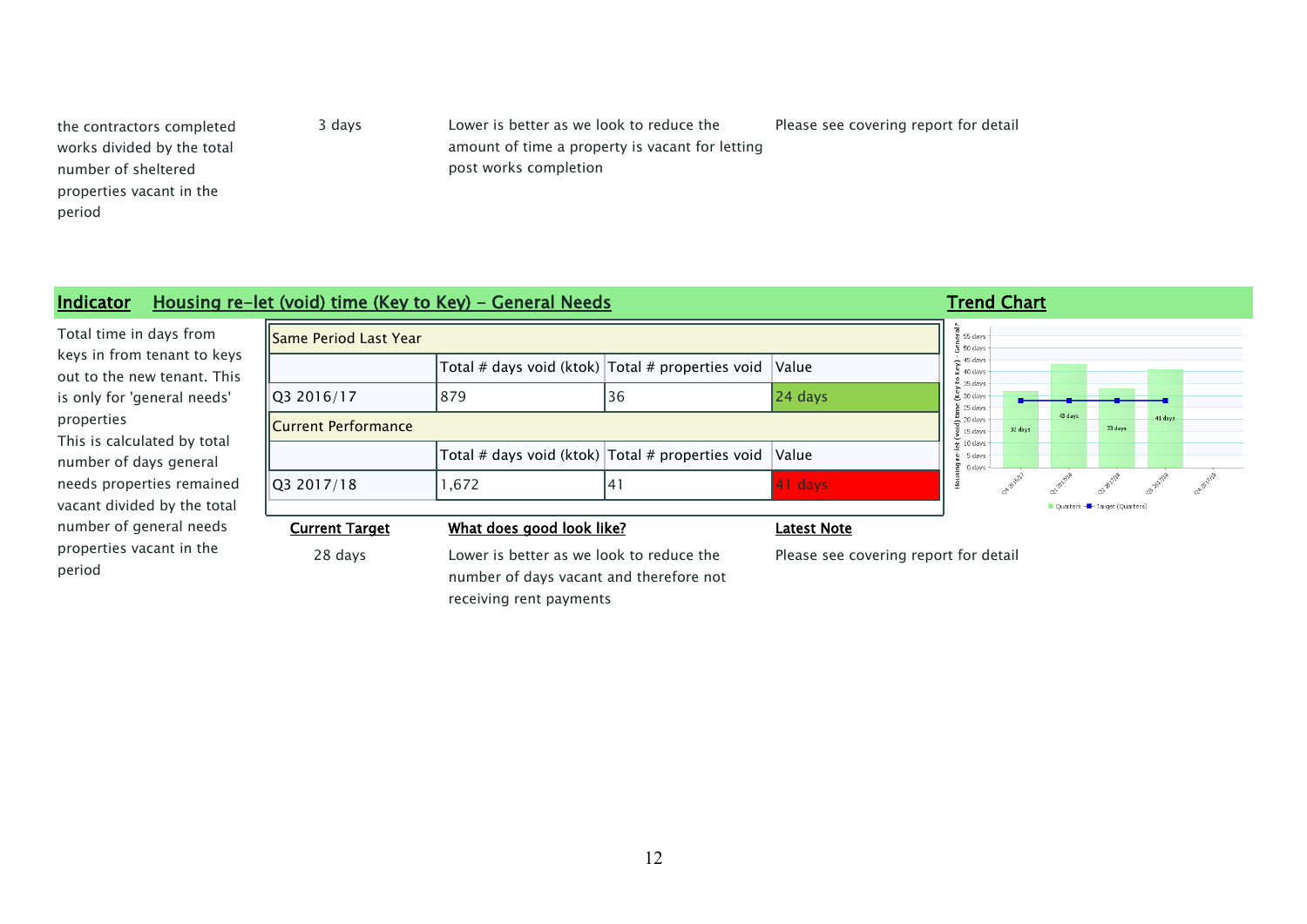

## **Indicator Cases Prevented from Homelessness per 1,000 households Trend Chart Trend Chart**

P1E Return - Prevention and Relieving of Homelessness Number of potentially homeless cases diverted from homelessness per 1,000 households

| Same Period Last Year      |           |             |             | 흠 9.0                        |
|----------------------------|-----------|-------------|-------------|------------------------------|
|                            |           |             |             | 8.0                          |
|                            | Numerator | Denominator | Value       | 26.0<br>45.0                 |
| Q3 2016/17                 | N/A       | N/A         | <u>'3.,</u> | $\geq 4.0$                   |
| <b>Current Performance</b> |           |             |             | $= 3.0$<br>혼 2.0<br>3.5      |
|                            | Numerator | Denominator | Value       | ≅ 1.0<br>1.5                 |
| Q3 2017/18                 | N/A       | N/A         | N/A         |                              |
|                            |           |             |             | Quarters - Target (Quarters) |

### **Current Target What does good look like? Latest Note**

Data Only This is not a targeted measure. The number does not reflect % of cases prevented from homelessness and therefore will fluctuate

Due to the reporting cycle for this meeting, the data is not currently available for this performance indicator but shall be for the next report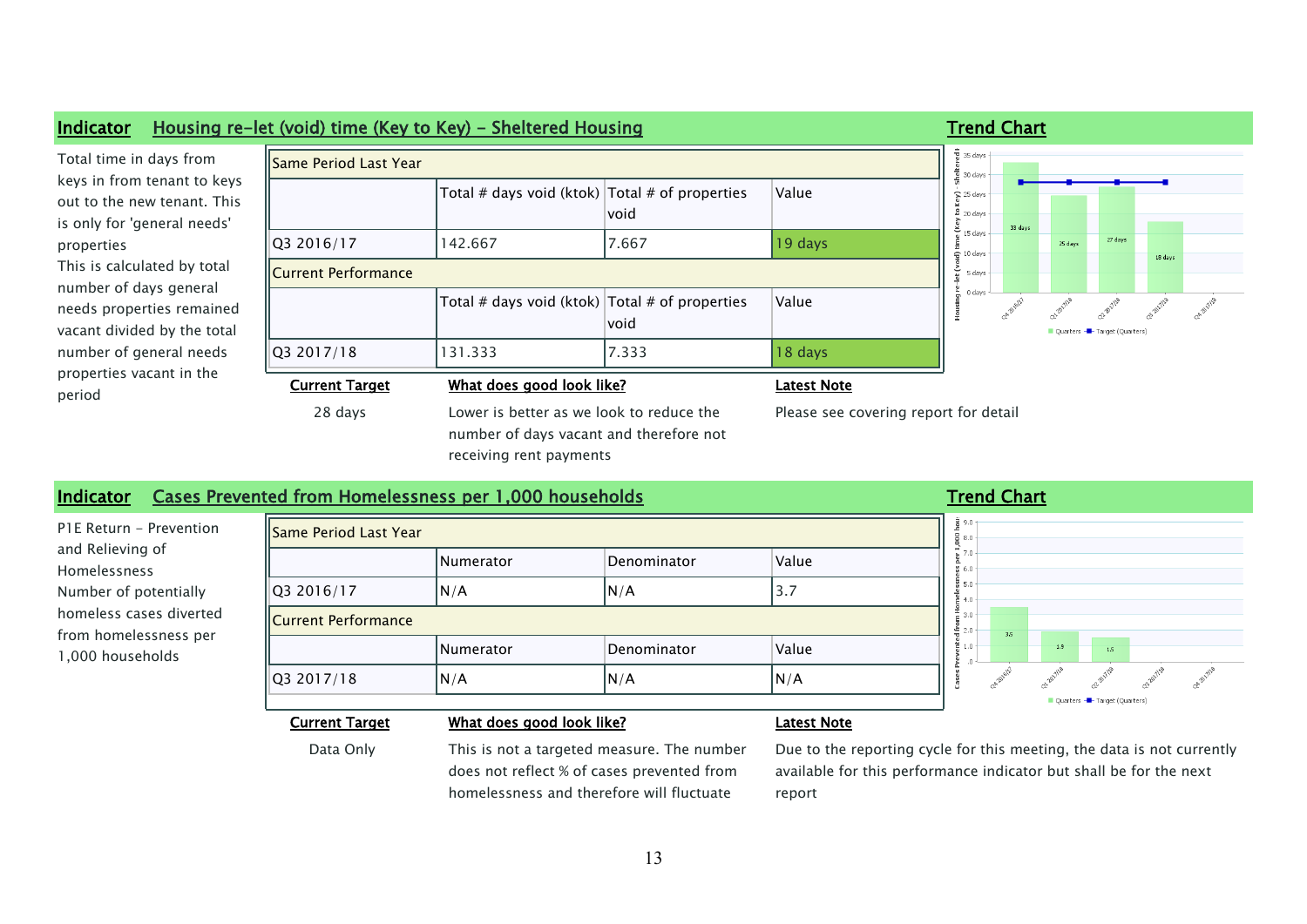dependent upon demand to the service.

# **Indicator % of all pla**

Number of planning applications determined within their statutory times divided by total number of applications received. Includes all application types (majors, minors, others)

| nning applications determined within time |                                                                              |          |                    |          |                          | <b>Trend Chart</b> |        |                              |        |  |
|-------------------------------------------|------------------------------------------------------------------------------|----------|--------------------|----------|--------------------------|--------------------|--------|------------------------------|--------|--|
| <b>Same Period Last Year</b>              |                                                                              |          |                    |          | 100%<br>90%              |                    |        |                              |        |  |
|                                           | $ \#$ plan apps determined $ \#$ planning applications Value<br>lin time     | received |                    | 공<br>흐   | 80%<br>70%<br>60%<br>50% | 96.04%             | 92.75% | 95.63%                       |        |  |
| 03 2016/17                                | 247                                                                          | 266      | 192.86%            | applicat | 40%<br>30%               |                    |        |                              | 88.59% |  |
| Current Performance                       |                                                                              |          |                    | 음        | 20%<br>10%               |                    |        |                              |        |  |
|                                           | $ \#$ plan apps determined $ \#$ planning applications $ $ Value<br>lin time | received |                    | ∍ا       | $0\%$                    |                    |        |                              |        |  |
| Q3 2017/18                                | 163                                                                          | 184      | 88.59%             |          |                          |                    |        | Quarters - Target (Quarters) |        |  |
| <b>Current Target</b>                     | What does good look like?                                                    |          | <b>Latest Note</b> |          |                          |                    |        |                              |        |  |

70% Higher is better as we look to determine as many as possible within their timescales

Significantly above the national target, 12 extensions of time in this figure.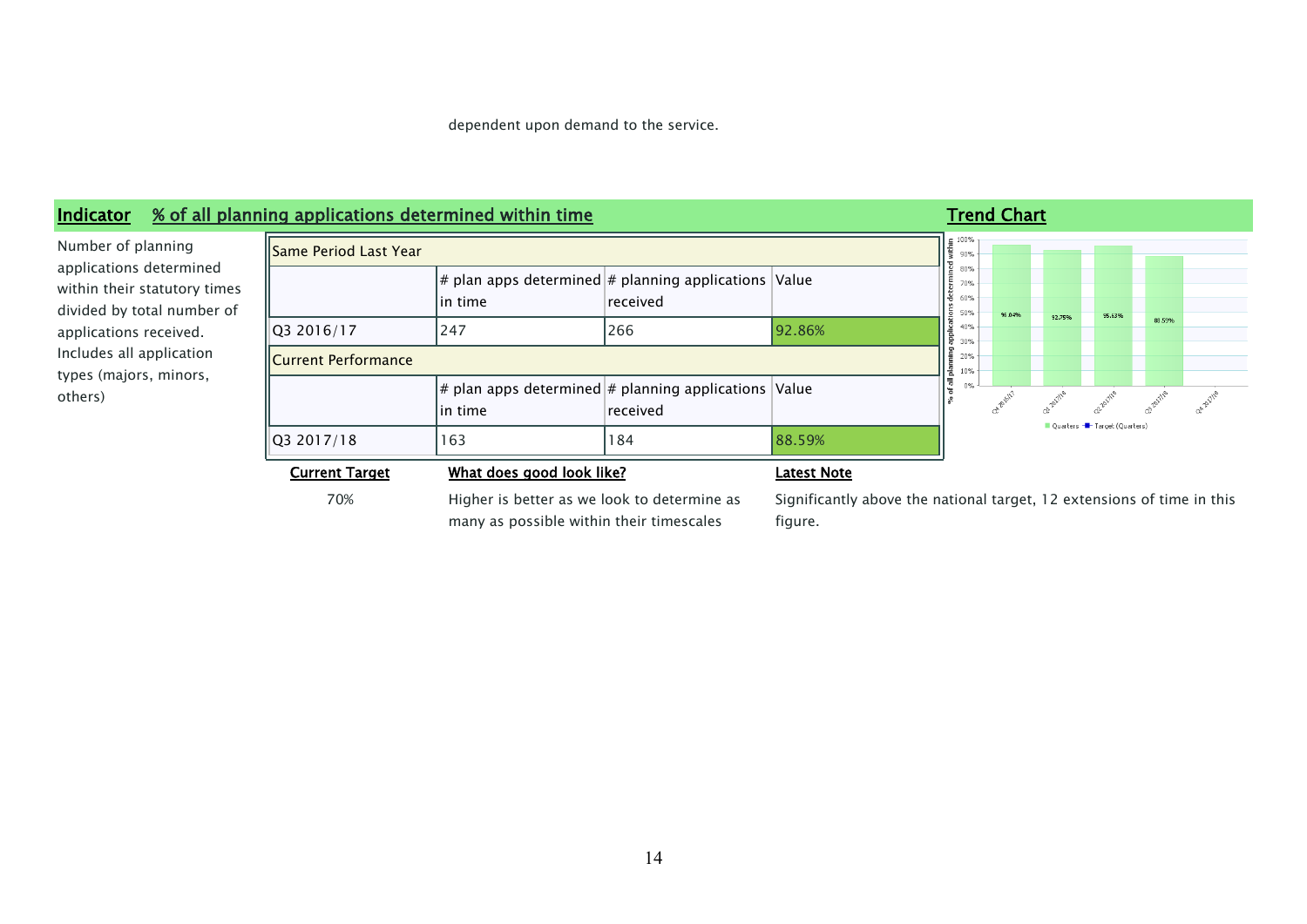### **Indicator Housing Benefit LA Error Rate Trend Chart Trend Chart Trend Chart Trend Chart**  $0.6\%$ Local Authority error in Same Period Last Year  $0.55%$ de 0.5%<br> **E** 0.45%<br> **E** 0.4%<br> **E** 0.35% Housing Benefit  $\vert$ Error expenditure  $\vert$ Total housing benefit Value overpayment expend Amount of benefits 릏 0.3%  $\frac{2}{9}$  0.25%  $\overline{Q}$ 3 2016/17  $\overline{61,521.22}$  13,692,629.3  $\overline{0.45\%}$ overpaid divided by ⊞<br>몯 0.2%  $0.42%$  $0.15\%$ benefits paid (% of overall Current Performance  $0.1%$  $0.17%$ 0.15%  $0.16%$  $0.05%$ expenditure)  $0\%$  $\vert$ Error expenditure  $\vert$ Total housing benefit Value ch 2017/18 or-pulle expend Quarters -<sup>1</sup>- Target (Quarters)  $\overline{Q}$ 3 2017/18  $\overline{21,531.5}$  12,743,846.27  $\overline{0.17\%}$ **Current Target What does good look like? Latest Note** 0.42% Lower is better as we look to minimise the LA error rate remains below target and on track to receive full amount of money paid in error and reduce the subsidy for this financial year.

risk of financial penalty (which occurs above

0.48%)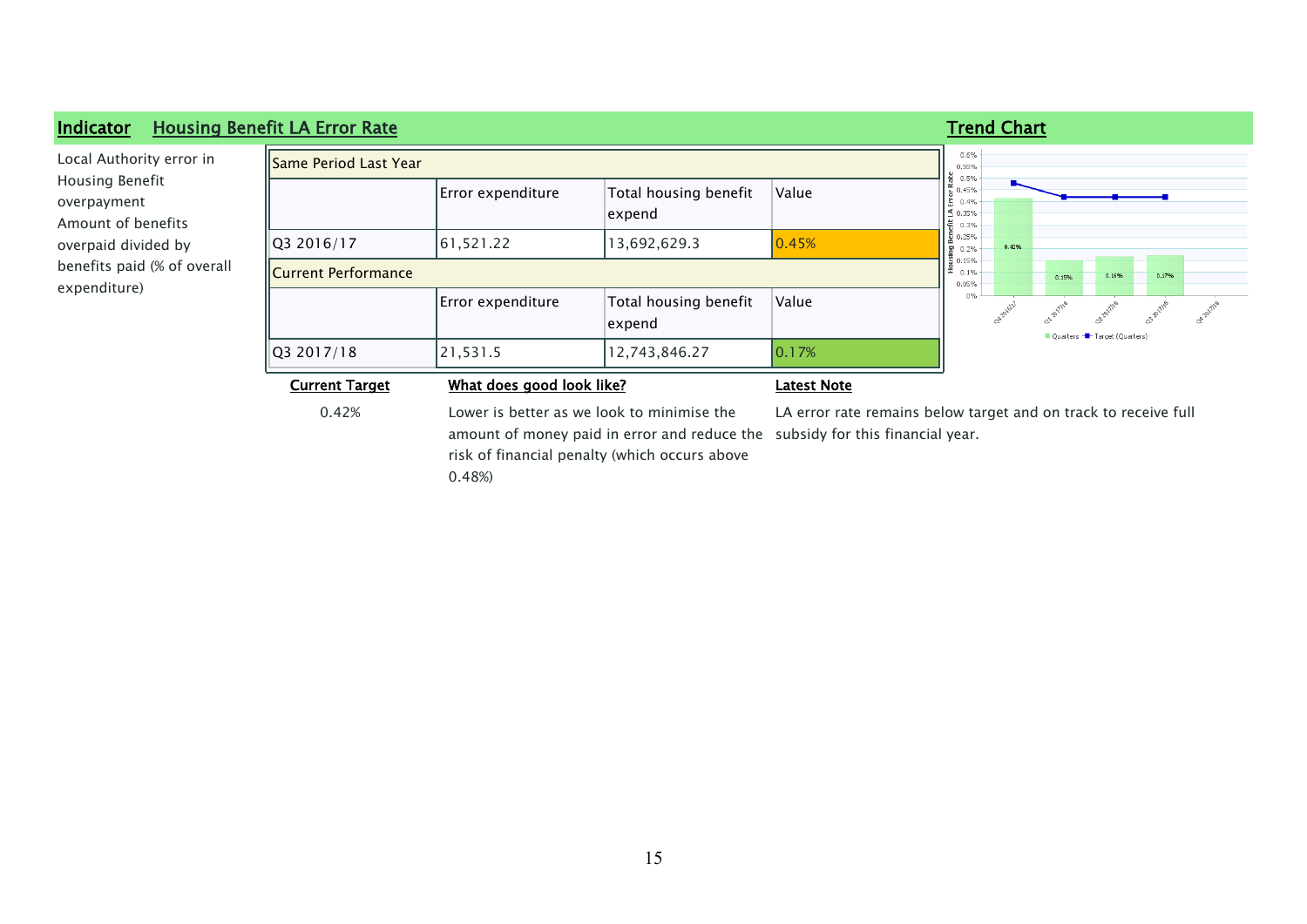### **Indicator Business Rate**

Amount of Business Rates collected in the year against the total collectable debit

| ite In Year Collection Rate  |                               |                         |        |                                              | Trend Chart |        |                              |        |  |
|------------------------------|-------------------------------|-------------------------|--------|----------------------------------------------|-------------|--------|------------------------------|--------|--|
| Same Period Last Year!       |                               |                         |        | 100%<br>90%<br>$\dot{\alpha}$                |             |        |                              |        |  |
|                              | In year collection<br>lamount | Total collectable debit | Value  | 80%<br>, Eion<br>70%<br>Ğ<br>60%<br>50%<br>ு | 98.69%      |        |                              |        |  |
| Q3 2016/17                   |                               |                         | 84.39% | ۱s<br>40%<br><sup>1</sup> ate<br>30%         |             |        | 57.37%                       | 83.76% |  |
| <b>I</b> Current Performance |                               |                         |        | 20%<br>10%<br>ã                              |             | 30.64% |                              |        |  |
|                              | In year collection<br> amount | Total collectable debit | Value  | $0\%$                                        |             |        |                              | $-20$  |  |
| Q3 2017/18                   | 22,201,381.92                 | 26,505,982.58           | 83.76% |                                              |             |        | Quarters - Target (Quarters) |        |  |

**Current Target What does good look like? Latest Note**

84.3% Higher is better as we look to collect as much of the business rates debit as possible

We are currently 0.54% behind target (0.19 ahead last month). This is the first year of a new rating list following the 2017 national revaluation. We anticipated a reduction in collection rates (compared to previous years) for several months as we continue to rebill those businesses that qualify for new reliefs (announced by the Government in the spring budget) which are specifically designed to assist those ratepayers most adversely affected by the revaluation. We anticipate we will achieve the end of year target and performance will be in line with previous year's performance.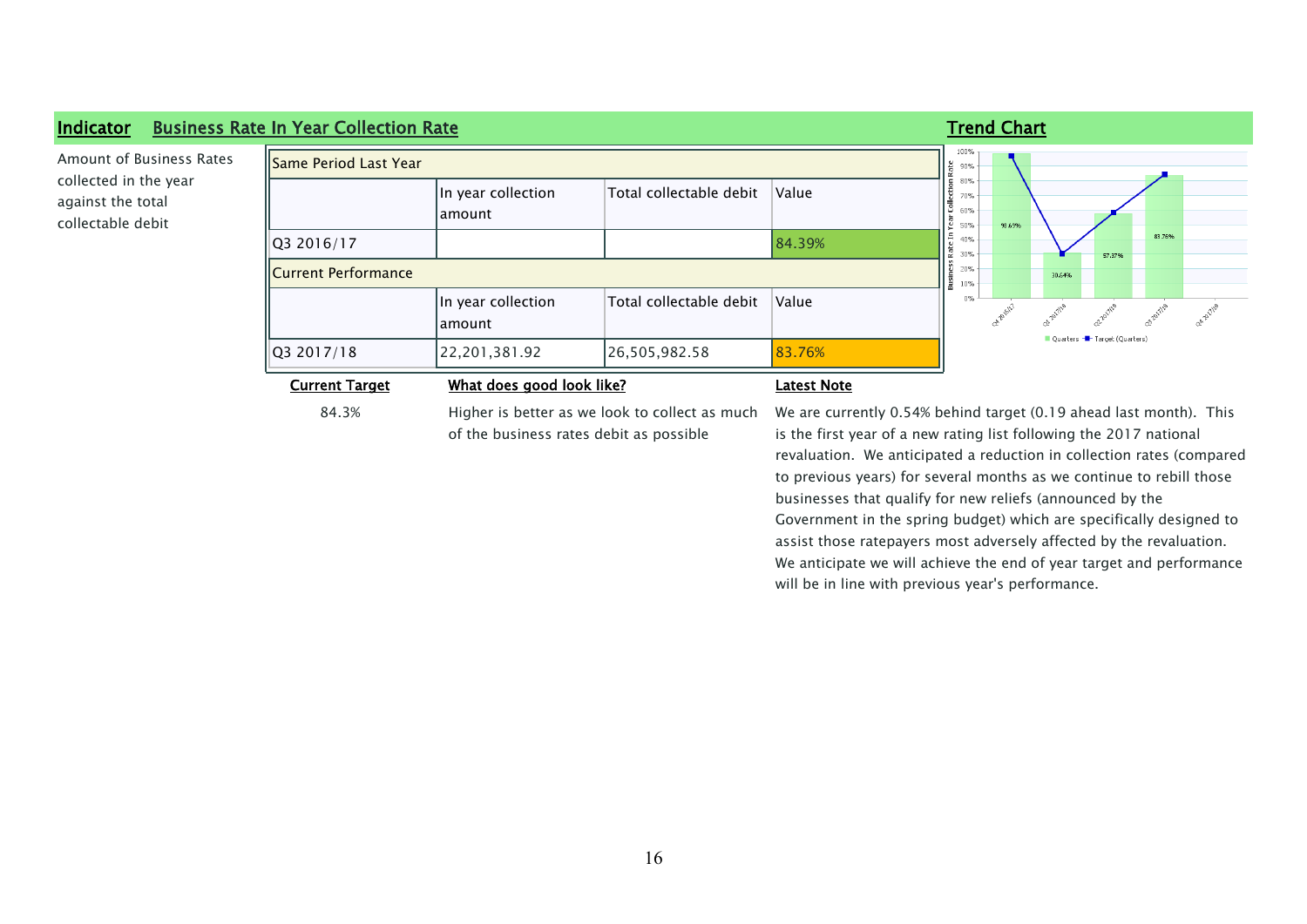### **Indicator Council Tax**

Amount of Council Tax collected in the year against the total collectable debit

| In Year Collection Rate !     |                                                 |                         |        |                      |                                     |        |                              |        |  |
|-------------------------------|-------------------------------------------------|-------------------------|--------|----------------------|-------------------------------------|--------|------------------------------|--------|--|
| <b>ISame Period Last Year</b> |                                                 |                         |        | 쁲                    | 100%<br>90%                         |        |                              |        |  |
|                               | In year collection<br> amount                   | Total collectable debit | Value  | $\alpha$<br>ιê<br>İš | 80%<br>70%<br>60%<br>50%<br>98.1996 |        |                              |        |  |
| Q3 2016/17                    | 35,391,126.76                                   | 41,119,310.89           | 86.07% | Tax In               | 40%<br>30%                          |        | 57.98%                       | 85.51% |  |
| <b>I</b> Current Performance  |                                                 |                         |        | Council              | 20%<br>10%                          | 30.36% |                              |        |  |
|                               | In year collection<br>lamount                   | Total collectable debit | Value  |                      | 0%                                  |        |                              |        |  |
| Q3 2017/18                    | 37,032,507.62                                   | 43,307,692.28           | 85.51% |                      |                                     |        | Quarters - Target (Quarters) |        |  |
| <b>Current Target</b>         | What does good look like?<br><b>Latest Note</b> |                         |        |                      |                                     |        |                              |        |  |

of the Council Tax debit as possible

86.05% Higher is better as we look to collect as much We are currently 0.54% behind target. We anticipated that changes to local Council Tax Support scheme that took effect this year would impact on in year collection. We continue to take prompt action in line with the Debt Recovery timetable for those account that fall in to arrears. Appropriate proactive exercises will also be undertaken during the final quarter of the year to ensure we maximise in year collection.